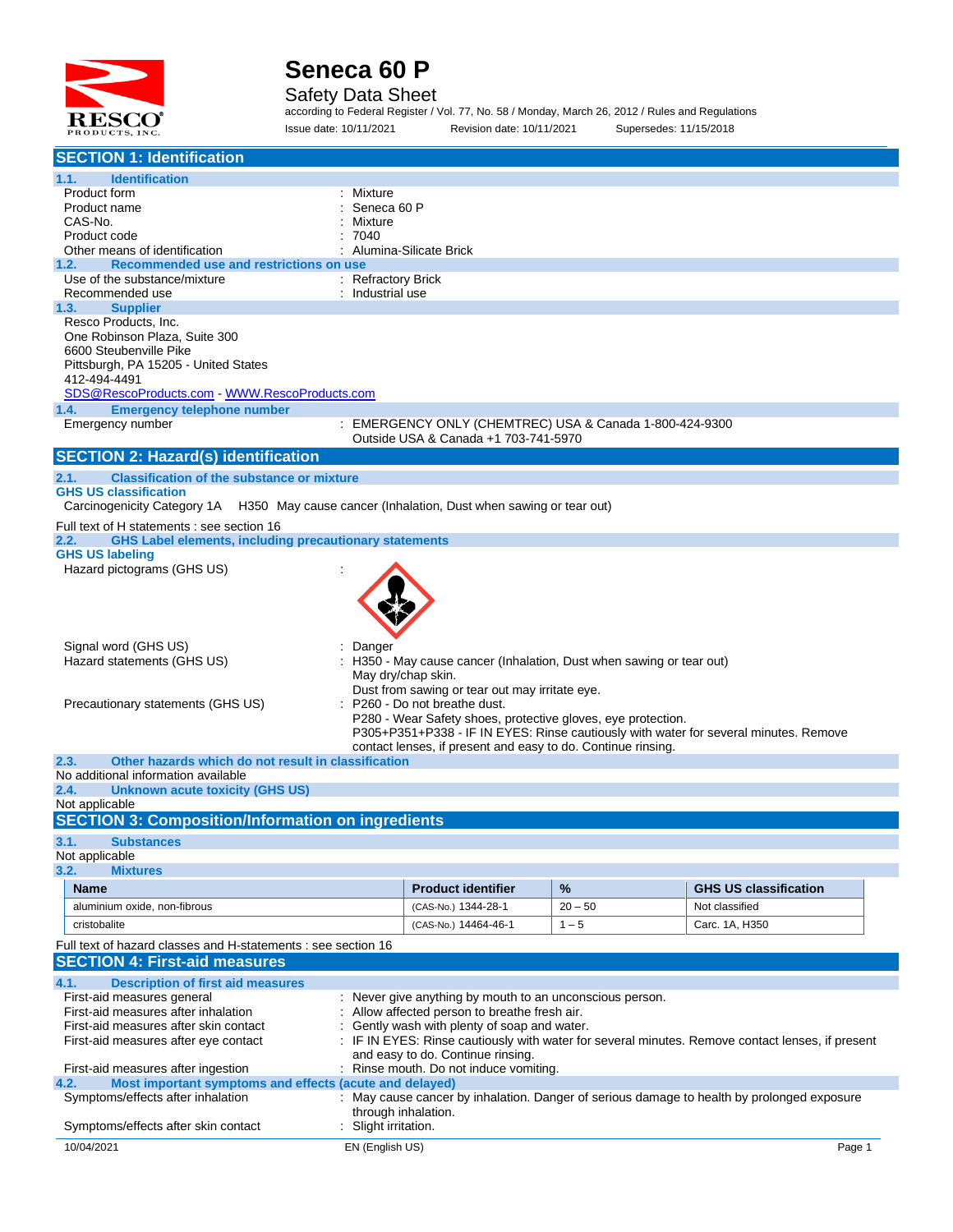### Safety Data Sheet

according to Federal Register / Vol. 77, No. 58 / Monday, March 26, 2012 / Rules and Regulations

| Symptoms/effects after eye contact<br>Symptoms/effects after ingestion                                               | : Dust from sawing or tear out may irritate eye.<br>: No data available.                                                            |
|----------------------------------------------------------------------------------------------------------------------|-------------------------------------------------------------------------------------------------------------------------------------|
| Immediate medical attention and special treatment, if necessary<br>4.3.                                              |                                                                                                                                     |
| No additional information available                                                                                  |                                                                                                                                     |
| <b>SECTION 5: Fire-fighting measures</b>                                                                             |                                                                                                                                     |
| 5.1.<br>Suitable (and unsuitable) extinguishing media                                                                |                                                                                                                                     |
| Suitable extinguishing media                                                                                         | : Use extinguishing media appropriate for surrounding fire.                                                                         |
| Unsuitable extinguishing media<br>Specific hazards arising from the chemical<br>5.2.                                 | : In case of fire, all extinguishing media allowed.                                                                                 |
| Fire hazard                                                                                                          | : Non-flammable.                                                                                                                    |
| Special protective equipment and precautions for fire-fighters<br>5.3.                                               |                                                                                                                                     |
| Firefighting instructions<br><b>SECTION 6: Accidental release measures</b>                                           | : Fight fire with normal precautions from a reasonable distance.                                                                    |
|                                                                                                                      |                                                                                                                                     |
| 6.1.<br>Personal precautions, protective equipment and emergency procedures<br>6.1.1.<br>For non-emergency personnel |                                                                                                                                     |
| No additional information available                                                                                  |                                                                                                                                     |
| 6.1.2.<br>For emergency responders                                                                                   |                                                                                                                                     |
| Protective equipment<br>6.2.                                                                                         | : Use personal protective equipment as required.                                                                                    |
| <b>Environmental precautions</b><br>No additional information available                                              |                                                                                                                                     |
| Methods and material for containment and cleaning up<br>6.3.                                                         |                                                                                                                                     |
| Methods for cleaning up                                                                                              | : Collect spillage.                                                                                                                 |
| <b>Reference to other sections</b><br>6.4.<br>No additional information available                                    |                                                                                                                                     |
| <b>SECTION 7: Handling and storage</b>                                                                               |                                                                                                                                     |
| <b>Precautions for safe handling</b><br>7.1.                                                                         |                                                                                                                                     |
| Precautions for safe handling                                                                                        | : Wear Safety shoes, Gloves.                                                                                                        |
| Hygiene measures                                                                                                     | : Wash hands and other exposed areas with mild soap and water before eating, drinking or                                            |
|                                                                                                                      | smoking and when leaving work.                                                                                                      |
| Conditions for safe storage, including any incompatibilities<br>7.2.<br>Storage conditions                           | : Store this product in a dry location where it can be protected from the elements.                                                 |
| <b>SECTION 8: Exposure controls/personal protection</b>                                                              |                                                                                                                                     |
| 8.1.<br><b>Control parameters</b>                                                                                    |                                                                                                                                     |
| Seneca 60 P (Mixture)                                                                                                |                                                                                                                                     |
| No additional information available                                                                                  |                                                                                                                                     |
|                                                                                                                      |                                                                                                                                     |
| cristobalite (14464-46-1)                                                                                            |                                                                                                                                     |
| <b>USA - ACGIH - Occupational Exposure Limits</b>                                                                    |                                                                                                                                     |
| ACGIH TWA (mg/m <sup>3</sup> )                                                                                       | $0.025$ mg/m <sup>3</sup> respirable dust                                                                                           |
| <b>USA - OSHA - Occupational Exposure Limits</b>                                                                     |                                                                                                                                     |
| OSHA PEL (TWA) (mg/m <sup>3</sup> )                                                                                  | $0.05$ mg/m <sup>3</sup> respirable dust                                                                                            |
| aluminium oxide, non-fibrous (1344-28-1)                                                                             |                                                                                                                                     |
| <b>USA - ACGIH - Occupational Exposure Limits</b>                                                                    |                                                                                                                                     |
| ACGIH TWA (mg/m <sup>3</sup> )                                                                                       | 1 mg/m <sup>3</sup> respirable dust                                                                                                 |
| 8.2.<br><b>Appropriate engineering controls</b>                                                                      |                                                                                                                                     |
| Appropriate engineering controls                                                                                     | : Dust when sawing or tear out. Provide adequate ventilation to minimize dust concentrations.                                       |
| Individual protection measures/Personal protective equipment<br>8.3.<br>Hand protection:                             |                                                                                                                                     |
| protective gloves                                                                                                    |                                                                                                                                     |
| Eye protection:                                                                                                      |                                                                                                                                     |
| Safety glasses                                                                                                       |                                                                                                                                     |
| <b>Respiratory protection:</b>                                                                                       |                                                                                                                                     |
|                                                                                                                      | Where exposure through inhalation may occur from use, respiratory protection equipment is recommended. Dust when sawing or tear out |
| <b>SECTION 9: Physical and chemical properties</b>                                                                   |                                                                                                                                     |
| Information on basic physical and chemical properties<br>9.1.                                                        | : Solid                                                                                                                             |
| Physical state                                                                                                       |                                                                                                                                     |
| Appearance<br>Color                                                                                                  | : Tan Colored Brick Shape.<br>: light brown                                                                                         |
| Odor                                                                                                                 | : None                                                                                                                              |
|                                                                                                                      |                                                                                                                                     |
| Odor threshold                                                                                                       | : No data available                                                                                                                 |
| рH                                                                                                                   | : No data available                                                                                                                 |
| Melting point                                                                                                        | $: > 2500$ °F                                                                                                                       |
| 10/04/2021                                                                                                           | 2/5<br>EN (English US)                                                                                                              |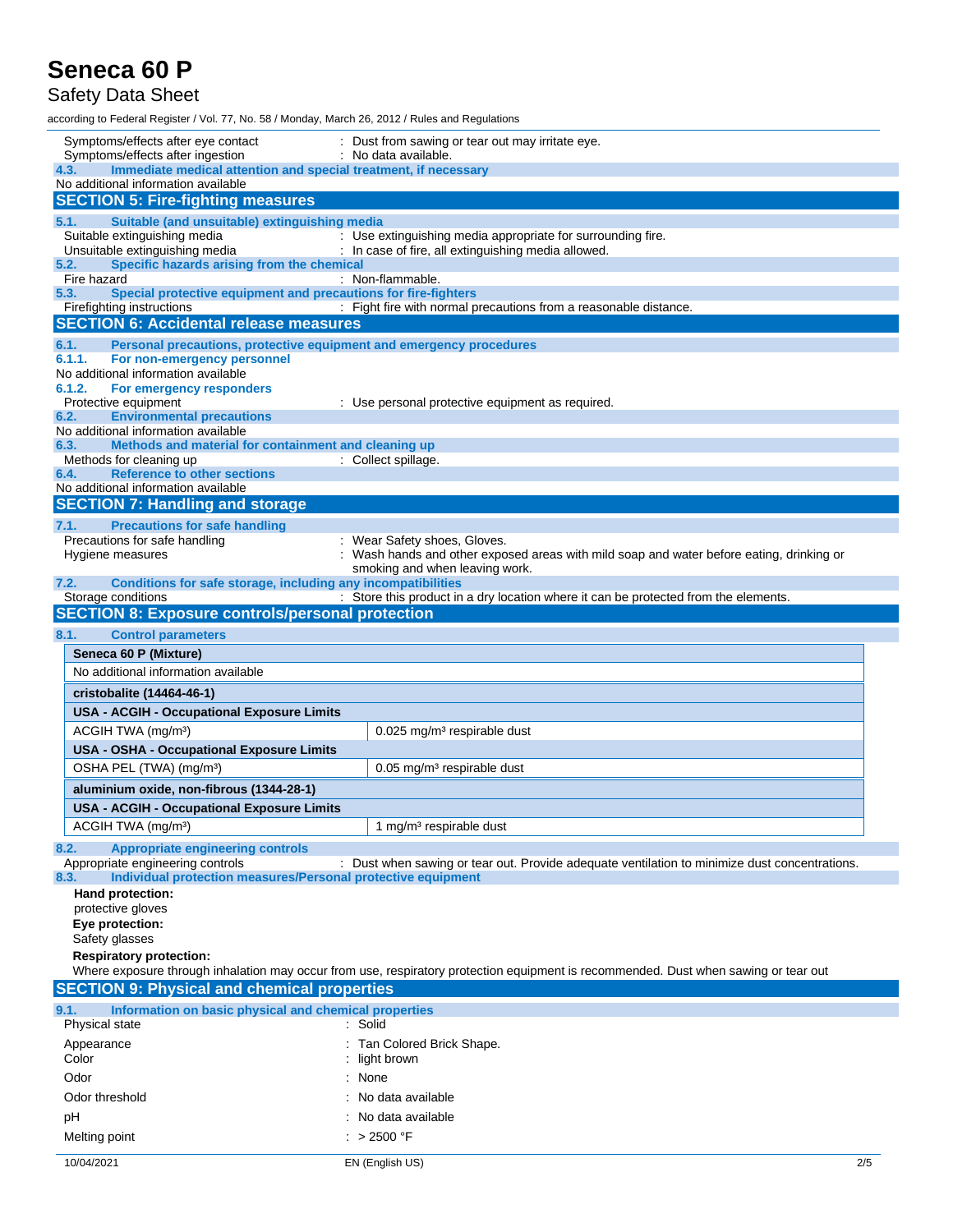## Safety Data Sheet

according to Federal Register / Vol. 77, No. 58 / Monday, March 26, 2012 / Rules and Regulations

| Freezing point                                     | No data available   |
|----------------------------------------------------|---------------------|
| Boiling point                                      | No data available   |
| Flash point                                        | No data available   |
| Relative evaporation rate (butyl acetate=1)        | No data available   |
| Flammability (solid, gas)                          | No data available   |
| Vapor pressure                                     | No data available   |
| Relative vapor density at 20 °C                    | No data available   |
| Relative density                                   | $\approx$ 2.5       |
| Solubility                                         | Insoluble in water. |
| Partition coefficient n-octanol/water (Log Pow)    | No data available   |
| Auto-ignition temperature                          | No data available   |
| Decomposition temperature                          | No data available   |
| Viscosity, kinematic                               | No data available   |
| Viscosity, dynamic                                 | No data available   |
| <b>Explosion limits</b>                            | No data available   |
| <b>Explosive properties</b>                        | No data available   |
| Oxidizing properties                               | : No data available |
| <b>Other information</b><br>9.2.                   |                     |
| No additional information available                |                     |
| <b>SECTION 10: Stability and reactivity</b>        |                     |
| 10.1.<br><b>Reactivity</b>                         |                     |
| None known.                                        |                     |
| 10.2.<br><b>Chemical stability</b>                 |                     |
| Stable under normal conditions.                    |                     |
| <b>Possibility of hazardous reactions</b><br>10.3. |                     |
| No additional information available                |                     |
| <b>Conditions to avoid</b><br>10.4.                |                     |
| No additional information available                |                     |
| <b>Incompatible materials</b><br>10.5.             |                     |
| No additional information available                |                     |
| 10.6.<br><b>Hazardous decomposition products</b>   |                     |
| No additional information available                |                     |
| <b>SECTION 11: Toxicological information</b>       |                     |
| 111<br>Information on toxicological effects        |                     |

| Information on toxicological effects<br>11.1. |                                                                                                                |
|-----------------------------------------------|----------------------------------------------------------------------------------------------------------------|
| Acute toxicity (oral)                         | : Not classified                                                                                               |
| Acute toxicity (dermal)                       | Not classified                                                                                                 |
| Acute toxicity (inhalation)                   | Not classified                                                                                                 |
| aluminium oxide, non-fibrous (1344-28-1)      |                                                                                                                |
| LD50 oral rat                                 | > 15900 mg/kg body weight (Equivalent or similar to OECD 401, Rat, Male / female,<br>Experimental value, Oral) |
| LC50 Inhalation - Rat                         | 7.6 mg/l air (Equivalent or similar to OECD 403, 1 h, Rat, Male, Experimental value, Inhalation<br>(aerosol))  |
| Skin corrosion/irritation                     | Not classified                                                                                                 |
| Serious eye damage/irritation                 | Not classified                                                                                                 |
| Respiratory or skin sensitization             | Not classified                                                                                                 |
| Germ cell mutagenicity                        | Not classified                                                                                                 |
| Carcinogenicity                               | May cause cancer (Inhalation, Dust when sawing or tear out).                                                   |
| Reproductive toxicity                         | Not classified                                                                                                 |
| STOT-single exposure                          | Not classified                                                                                                 |
| STOT-repeated exposure                        | Not classified                                                                                                 |
| Aspiration hazard                             | Not classified                                                                                                 |
| Viscosity, kinematic                          | : No data available                                                                                            |
| Symptoms/effects after inhalation             | May cause cancer by inhalation. Danger of serious damage to health by prolonged exposure                       |
|                                               | through inhalation.                                                                                            |
| Symptoms/effects after skin contact           | Slight irritation.                                                                                             |
| Symptoms/effects after eye contact            | : Dust from sawing or tear out may irritate eye.                                                               |
| Symptoms/effects after ingestion              | No data available.                                                                                             |
| <b>SECTION 12: Ecological information</b>     |                                                                                                                |

**12.1. Toxicity**

No additional information available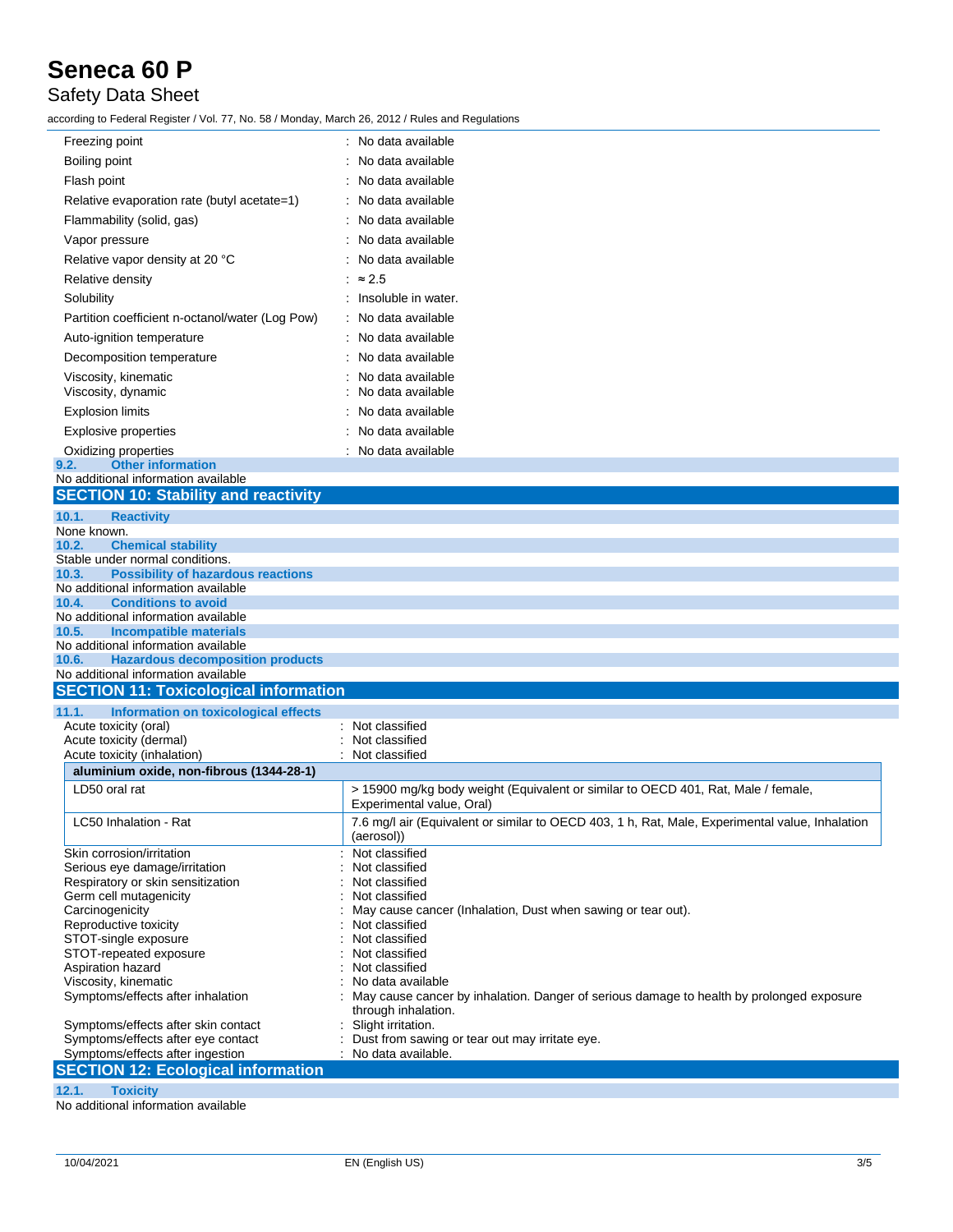### Safety Data Sheet

according to Federal Register / Vol. 77, No. 58 / Monday, March 26, 2012 / Rules and Regulations

| 12.2.                                                                                             | <b>Persistence and degradability</b>                                        |                                                                                                                                                                                                                                                                                                                      |  |
|---------------------------------------------------------------------------------------------------|-----------------------------------------------------------------------------|----------------------------------------------------------------------------------------------------------------------------------------------------------------------------------------------------------------------------------------------------------------------------------------------------------------------|--|
| cristobalite (14464-46-1)                                                                         |                                                                             |                                                                                                                                                                                                                                                                                                                      |  |
| Persistence and degradability                                                                     |                                                                             | Mineral. Not applicable.                                                                                                                                                                                                                                                                                             |  |
| Chemical oxygen demand (COD)                                                                      |                                                                             | Not applicable                                                                                                                                                                                                                                                                                                       |  |
| ThOD                                                                                              |                                                                             | Not applicable                                                                                                                                                                                                                                                                                                       |  |
| BOD (% of ThOD)                                                                                   |                                                                             | Not applicable                                                                                                                                                                                                                                                                                                       |  |
|                                                                                                   | aluminium oxide, non-fibrous (1344-28-1)                                    |                                                                                                                                                                                                                                                                                                                      |  |
| Persistence and degradability                                                                     |                                                                             | Not applicable.                                                                                                                                                                                                                                                                                                      |  |
| Chemical oxygen demand (COD)                                                                      |                                                                             | Not applicable                                                                                                                                                                                                                                                                                                       |  |
| <b>ThOD</b>                                                                                       |                                                                             | Not applicable                                                                                                                                                                                                                                                                                                       |  |
| 12.3.                                                                                             | <b>Bioaccumulative potential</b>                                            |                                                                                                                                                                                                                                                                                                                      |  |
| cristobalite (14464-46-1)                                                                         |                                                                             |                                                                                                                                                                                                                                                                                                                      |  |
| Bioaccumulative potential                                                                         |                                                                             | No data available.                                                                                                                                                                                                                                                                                                   |  |
|                                                                                                   | aluminium oxide, non-fibrous (1344-28-1)                                    |                                                                                                                                                                                                                                                                                                                      |  |
| Bioaccumulative potential                                                                         |                                                                             | No data available.                                                                                                                                                                                                                                                                                                   |  |
| 12.4.<br><b>Mobility in soil</b>                                                                  |                                                                             |                                                                                                                                                                                                                                                                                                                      |  |
| cristobalite (14464-46-1)                                                                         |                                                                             |                                                                                                                                                                                                                                                                                                                      |  |
| Ecology - soil                                                                                    |                                                                             | No data available.                                                                                                                                                                                                                                                                                                   |  |
|                                                                                                   | aluminium oxide, non-fibrous (1344-28-1)                                    |                                                                                                                                                                                                                                                                                                                      |  |
| Ecology - soil                                                                                    |                                                                             | No data available.                                                                                                                                                                                                                                                                                                   |  |
|                                                                                                   |                                                                             |                                                                                                                                                                                                                                                                                                                      |  |
| <b>Other adverse effects</b><br>12.5.<br>No additional information available                      |                                                                             |                                                                                                                                                                                                                                                                                                                      |  |
|                                                                                                   | <b>SECTION 13: Disposal considerations</b>                                  |                                                                                                                                                                                                                                                                                                                      |  |
| <b>Disposal methods</b><br>13.1.                                                                  |                                                                             |                                                                                                                                                                                                                                                                                                                      |  |
|                                                                                                   | Product/Packaging disposal recommendations                                  | : Dispose in a safe manner in accordance with local/national regulations.                                                                                                                                                                                                                                            |  |
|                                                                                                   | <b>SECTION 14: Transport information</b>                                    |                                                                                                                                                                                                                                                                                                                      |  |
| <b>Department of Transportation (DOT)</b><br>In accordance with DOT                               |                                                                             |                                                                                                                                                                                                                                                                                                                      |  |
| Not regulated                                                                                     |                                                                             |                                                                                                                                                                                                                                                                                                                      |  |
| <b>Transportation of Dangerous Goods</b>                                                          |                                                                             |                                                                                                                                                                                                                                                                                                                      |  |
| Not regulated                                                                                     |                                                                             |                                                                                                                                                                                                                                                                                                                      |  |
| <b>Transport by sea</b>                                                                           |                                                                             |                                                                                                                                                                                                                                                                                                                      |  |
| Not regulated                                                                                     |                                                                             |                                                                                                                                                                                                                                                                                                                      |  |
| <b>Air transport</b>                                                                              |                                                                             |                                                                                                                                                                                                                                                                                                                      |  |
| Not regulated                                                                                     |                                                                             |                                                                                                                                                                                                                                                                                                                      |  |
|                                                                                                   | <b>SECTION 15: Regulatory information</b>                                   |                                                                                                                                                                                                                                                                                                                      |  |
| 15.1. US Federal regulations                                                                      |                                                                             |                                                                                                                                                                                                                                                                                                                      |  |
| Seneca 60 P (Mixture)                                                                             |                                                                             |                                                                                                                                                                                                                                                                                                                      |  |
|                                                                                                   | Substances Control Act (TSCA) inventory                                     | All components of this product are present and listed as Active on the United States Environmental Protection Agency Toxic                                                                                                                                                                                           |  |
|                                                                                                   | aluminium oxide, non-fibrous (1344-28-1)                                    |                                                                                                                                                                                                                                                                                                                      |  |
|                                                                                                   | Not subject to reporting requirements of the United States SARA Section 313 |                                                                                                                                                                                                                                                                                                                      |  |
| Note                                                                                              |                                                                             | Note: The section 313 chemical list contains "CAS # 1344-28-1 Aluminum Oxide (Fibrous forms)"; the Aluminum oxide<br>contained in this product is non-fibrous, and thus is not a section 313 material. Only manufacturing, processing, or<br>otherwise use of aluminum oxide in the fibrous form triggers reporting. |  |
| 15.2. International regulations                                                                   |                                                                             |                                                                                                                                                                                                                                                                                                                      |  |
| <b>CANADA</b><br>cristobalite (14464-46-1)                                                        |                                                                             |                                                                                                                                                                                                                                                                                                                      |  |
|                                                                                                   | Listed on the Canadian DSL (Domestic Substances List)                       |                                                                                                                                                                                                                                                                                                                      |  |
|                                                                                                   |                                                                             |                                                                                                                                                                                                                                                                                                                      |  |
| aluminium oxide, non-fibrous (1344-28-1)<br>Listed on the Canadian DSL (Domestic Substances List) |                                                                             |                                                                                                                                                                                                                                                                                                                      |  |
| <b>EU-Regulations</b>                                                                             |                                                                             |                                                                                                                                                                                                                                                                                                                      |  |
|                                                                                                   |                                                                             |                                                                                                                                                                                                                                                                                                                      |  |
| No additional information available<br><b>National regulations</b>                                |                                                                             |                                                                                                                                                                                                                                                                                                                      |  |

No additional information available